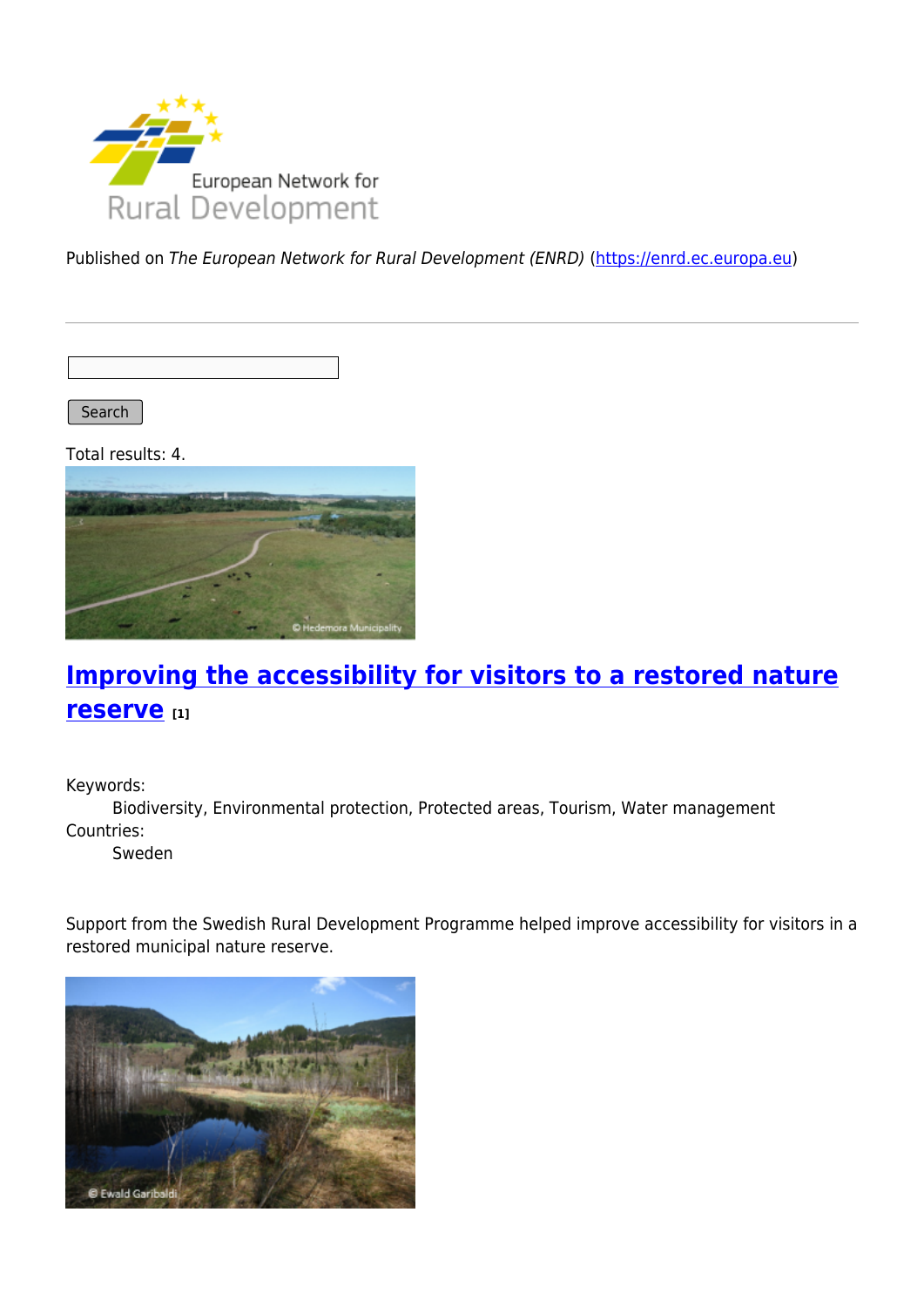## **[Renaturation of the "Mandlinger Moor"](https://enrd.ec.europa.eu/projects-practice/renaturation-mandlinger-moor_en) [2]**

Keywords:

Biodiversity, Environmental protection, Environmental sustainability, Nature conservation Countries:

Austria

Using the Rural Development Programme (RDP) to support the re-establishment of a moor by restoring its original hydrology and the propagation of the natural moor vegetation.



## **[Natur Verbindet - Nature Connects](https://enrd.ec.europa.eu/projects-practice/natur-verbindet-nature-connects_en) [3]**

Keywords:

Biodiversity, Environmental protection, Information & promotion activities Countries:

Austria

'Nature Connects' is a campaign to raise and generate awareness on the importance of biodiversity in rural landscapes by bringing together land owners, experts and the broader public.